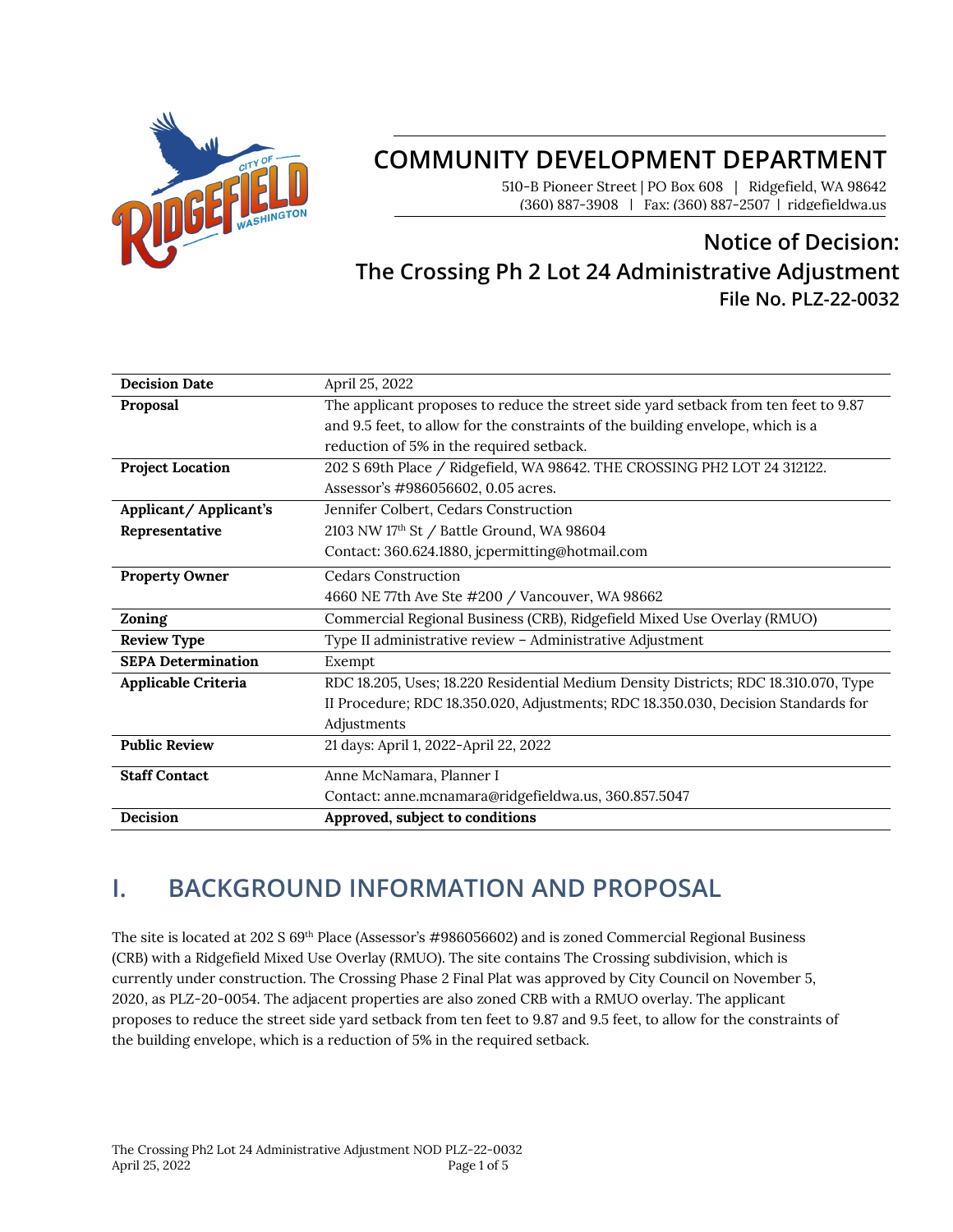# **II. PROCEDURE**

The following summarizes key application processing procedures for the proposal in accordance with RDC 18.310, Procedures:

| <b>March 1, 2022</b>  | Application materials submitted         |
|-----------------------|-----------------------------------------|
| <b>March 24, 2022</b> | Technically complete notice issued      |
| April 1, 2022         | Public notice of land use review issued |
| April 22, 2022        | Comment period ended, 5:00pm            |
| April 25, 2022        | Decision issued                         |

## **III. PUBLIC COMMENTS**

The City issued a notice of pending land use review on April 1, 2022, following the requirements in RDC 18.310.070.A. The public comment period ended on April 22, 2022. No public comments were received during this period.

## **IV. FINDINGS**

### A. Uses (RDC 18.205)

#### **Proposal**

The project site is zoned Commercial Regional Business (CRB) with a RMUO overlay and will contain one unit of an attached housing townhome building as part of Phase 2 of The Crossing subdivision.

#### **Findings**

Attached single family residential dwellings are a permitted use in the CRB zone with an RMUO overlay per RDC 18.235.060.C.2(a).

### B. Zoning: Commercial Districts (RDC 18.230)

#### **Proposal**

The project site is zoned Commercial Regional Business as the base zoning with an RMUO overlay allowing for mixed uses. However, the RMUO overlay standards supersede the CRB base zoning, and therefore the provisions of the RMUO apply to the site.

#### **Findings**

Attached single family residential dwellings are a permitted use within a commercial district that has the RMUO overlay.

### C. Zoning: Mixed Use Districts (RDC 18.235)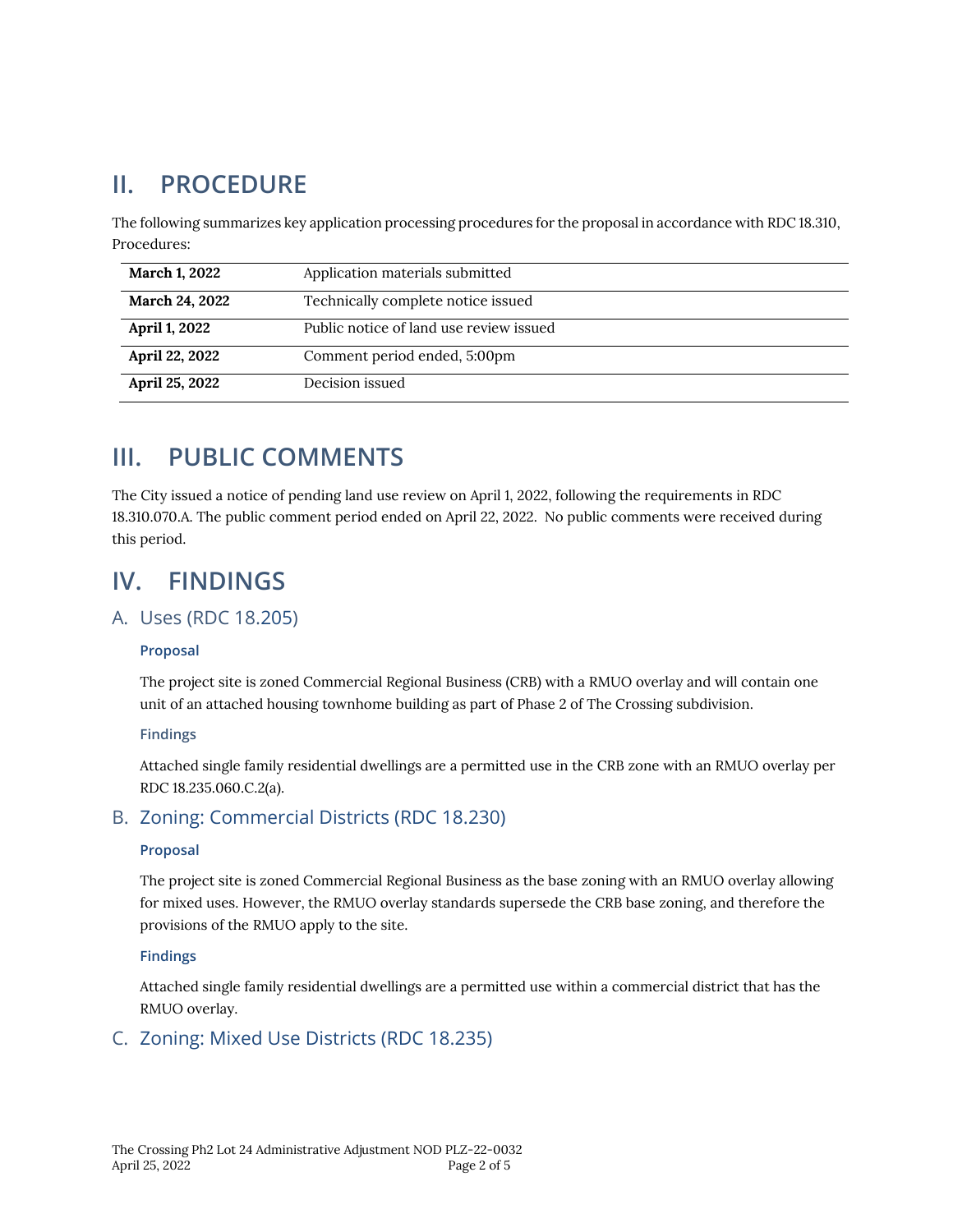#### **Proposal**

The project site is zoned CRB with the RMUO, and the proposed development is subject to the relevant standards in RDC 18.230 and 18.235.060. As demonstrated in PLZ-20-0054, The Crossing Phase 2 Final Plat, the applicant proposes to meet the development standards for the overlay. The applicant proposes to reduce the street side yard setback from ten feet to 9.87 and 9.5 feet, to allow for the constraints of the building envelope, which is a reduction of 5% in the required setback; see Sections IV.C-E for analysis.

#### **Findings**

No changes to the base zone and zoning overlay standards are proposed. The following **condition of approval** applies:

• Development on the site shall continue to comply with the applicable standards in RDC 18.230, and RDC 18.235 approved through PLZ-20-0054 unless modified herein.

### D. Adjustments (RDC 18.350.020)

Adjustments are limited to modifications of twenty percent of less to any numerical standard in the code, per RDC 18.350.020.

#### **Proposal**

The proposed adjustment reduces the street side yard setback by 5% from ten feet to 9.87 fand 9.5 feet.

#### **Findings**

Staff finds that the proposed reduction of the setback by 5% is within the adjustment limitation of no more than twenty percent per RDC 18.350.020.

### E. Decision Standards for Adjustments (RDC 18.350.030)

Any decision approving an adjustment request shall be supported by findings of fact demonstrating that the decision standards (A-H) of 18.350.030 have been satisfied.

#### **Proposal**

The applicant proposes a 5% reduction of the street side yard setback from ten feet to 9.87 and 9.5 feet, to allow for the constraints of the building envelope.

#### **Findings**

The provided justification for the adjustment under (A) is that the existing building envelope on the site's northern boundary prohibits the applicant from meeting the required 10-foot street side yard setback. By adjusting the width of the setback, the applicant will be able to accommodate the constraints caused by the site's building envelope.

As required by (B), the requested adjustment will not have any cumulative effects as the proposed reduction will not encroach onto any other setbacks or concentrate drainage runoff onto neighboring properties. Therefore, the adjustment is not anticipated to have any adverse impacts to the neighborhood or the environment.

As required by (C), the request will not create unsafe conditions, and is consistent with engineering principles. The proposed adjustment is not contrary to the purpose of RDC 18.350, which allows for minor modifications to standards.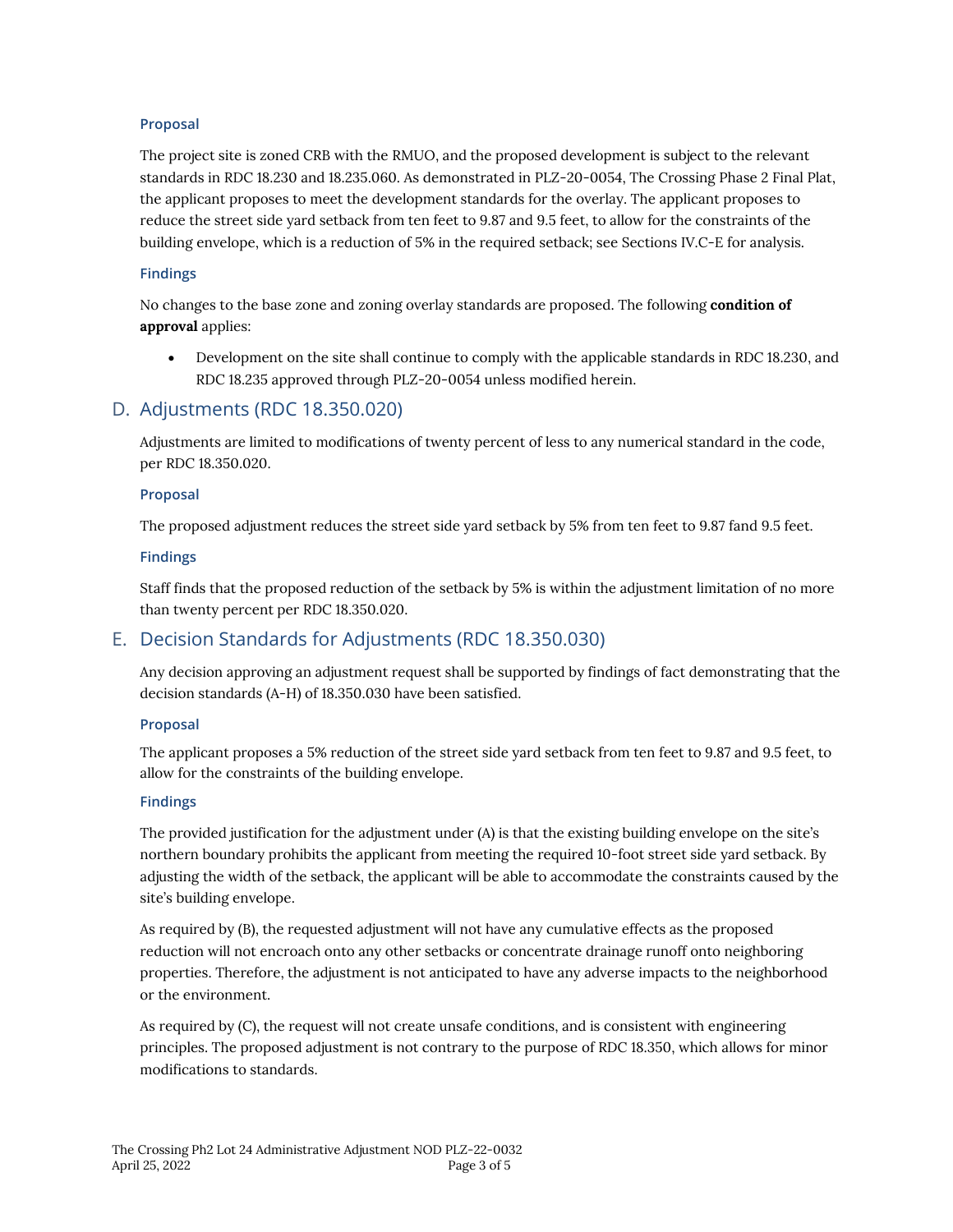The adjustment is minor in nature and therefore will not be contrary to the provisions of the Capital Facilities plan, or Ridgefield Comprehensive Plan as required by (D).

In accordance with (E), there are not any other provisions in the Ridgefield Development Code that will address the problem outlined in subsection (A) relating to the width of the side yard setback, and the adjustment is in accordance with the required revision process for these lots in the final plat notes.

The proposed 5% reduction is the minimum necessary to accommodate the existing stormwater easement while avoiding adverse impacts to neighboring properties, as required in (F).

As described in section V.D. of this report, the adjustment is less than twenty percent as required in (G).

Staff finds that the proposal meets the administrative adjustment decision standards set forth in RDC 18.350.030.

## F. Type II Procedure (RDC 18.310.070)

#### **Proposal**

The proposal requires a Type II Administrative Adjustment subject to the procedural requirements of RDC 18.310.070.

#### **Findings**

Staff received and processed the application for a Type II Administrative Adjustment consistent with the requirements of RDC 18.310.070. Technically complete notice was issued on March 24, 2022 and the notice of pending review was issued on April 1, 2022 per RDC 18.310.070 A-B. the public comment period ran from April 1, 2022 through April 22, 2022 and the decision was issued on April 23, 2022 per RDC 18.310.070C-E. The City did not receive any public comments during this period.

# **V. DECISION**

The City of Ridgefield, after review and consideration of the application materials, public comment, and applicable approval criteria, recommends **APPROVAL** of **The Crossing Ph2 Lot 24 Administrative Adjustment (PLZ-22-0032)**, subject to compliance with the following **conditions of Approval**:

### A. General Conditions:

- 1. Unless otherwise specified herein, at the time of construction and at all times thereafter, the development shall comply with all approval requirements established in applicable plans, policies, regulations and standards adopted at the time of this application, including but not limited to, the Ridgefield Urban Area Comprehensive Plan (RUACP), the Ridgefield Capital Facilities Plan (RCFP), the Ridgefield Development Code (RDC), the Ridgefield Engineering Standards for Public Works (Engineering Standards), current water and sanitary sewer plans, the Stormwater Management Manual for the Puget Sound Basin (Puget Sound Manual), and applicable building codes.
- 2. If substantial construction of the project has not begun within three (3) years of the date of preliminary approval, the approval shall expire and all permits and approvals shall become null and void under RDC 18.340.070.B.
- 3. Pursuant to RCW 27.53.060 it is unlawful to remove or alter any archaeological resource or site without having obtained a written permit from the Washington State Office of Archaeology and Historic Preservation. Upon any discovery of potential or known archaeological resources at the subject site prior